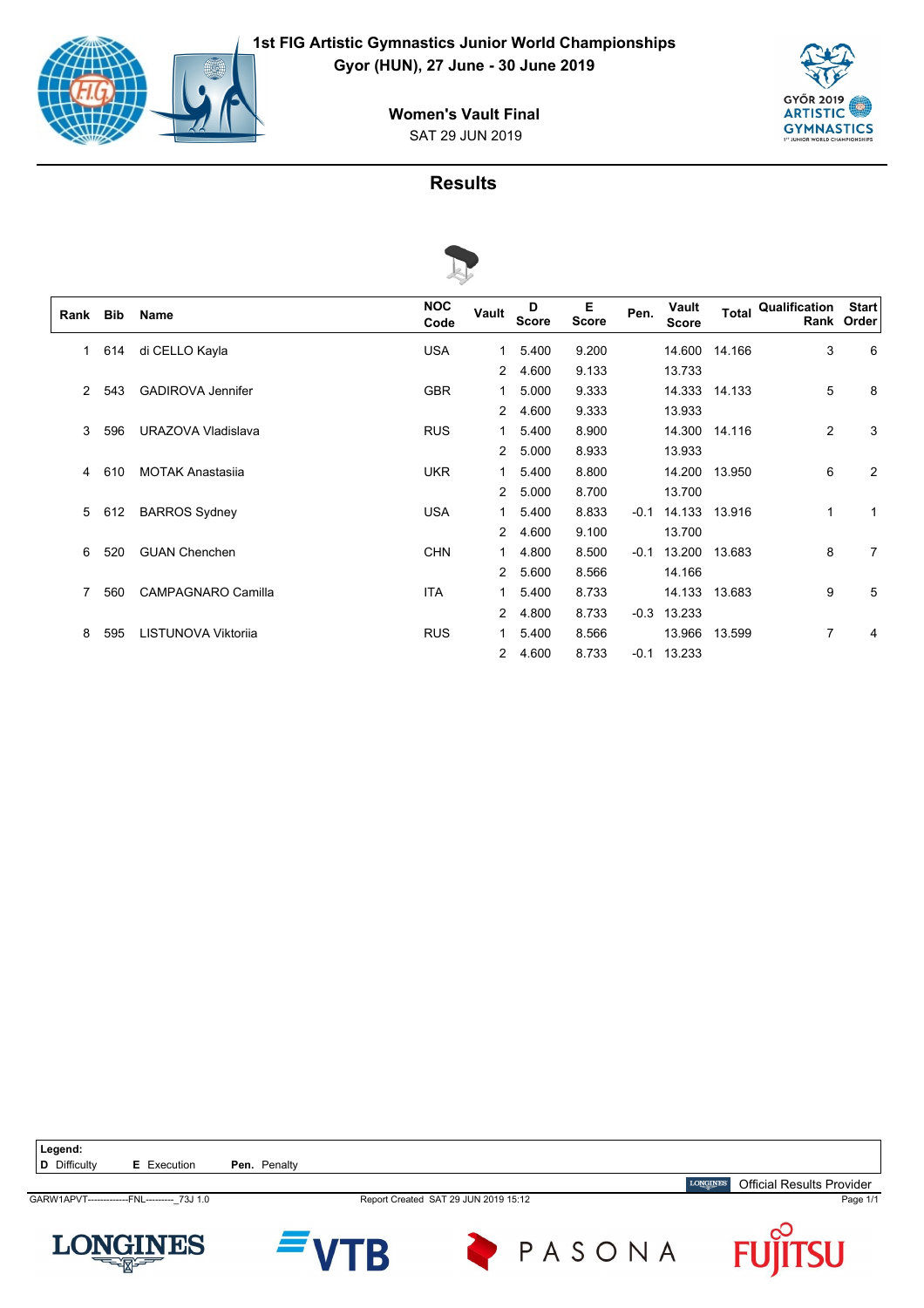

SAT 29 JUN 2019 **Women's Uneven Bars Final**





|      |            |                        | ∾.                 |            |                   |      |              |               |                            |
|------|------------|------------------------|--------------------|------------|-------------------|------|--------------|---------------|----------------------------|
| Rank | <b>Bib</b> | <b>Name</b>            | <b>NOC</b><br>Code | D<br>Score | Е<br><b>Score</b> | Pen. | <b>Total</b> | Qualification | <b>Start</b><br>Rank Order |
|      | 596        | URAZOVA Vladislava     | <b>RUS</b>         | 5.900      | 8.533             |      | 14.433       | 2             | 2                          |
| 2    | 595        | LISTUNOVA Viktorija    | <b>RUS</b>         | 5.700      | 8.500             |      | 14.200       | 1             | 7                          |
| 3    | 522        | WEI Xiaoyuan           | <b>CHN</b>         | 5.700      | 8.100             |      | 13.800       | 7             | 1                          |
| 4    | 613        | <b>BLAKELY Skye</b>    | <b>USA</b>         | 5.500      | 8.266             |      | 13.766       | 5             | 4                          |
| 5.   | 521        | OU Yushan              | <b>CHN</b>         | 5.700      | 8.066             |      | 13.766       | 4             | 5                          |
| 6    | 614        | di CELLO Kayla         | <b>USA</b>         | 5.300      | 8.200             |      | 13.500       | 6             | 3                          |
|      | 507        | <b>BERTRANDT Stacy</b> | <b>BEL</b>         | 5.000      | 8.100             |      | 13.100       | 10            | 8                          |
| 8    | 508        | <b>LOUON Noemie</b>    | BEL                | 5.100      | 8.000             |      | 13.100       | 8             | 6                          |
|      |            |                        |                    |            |                   |      |              |               |                            |

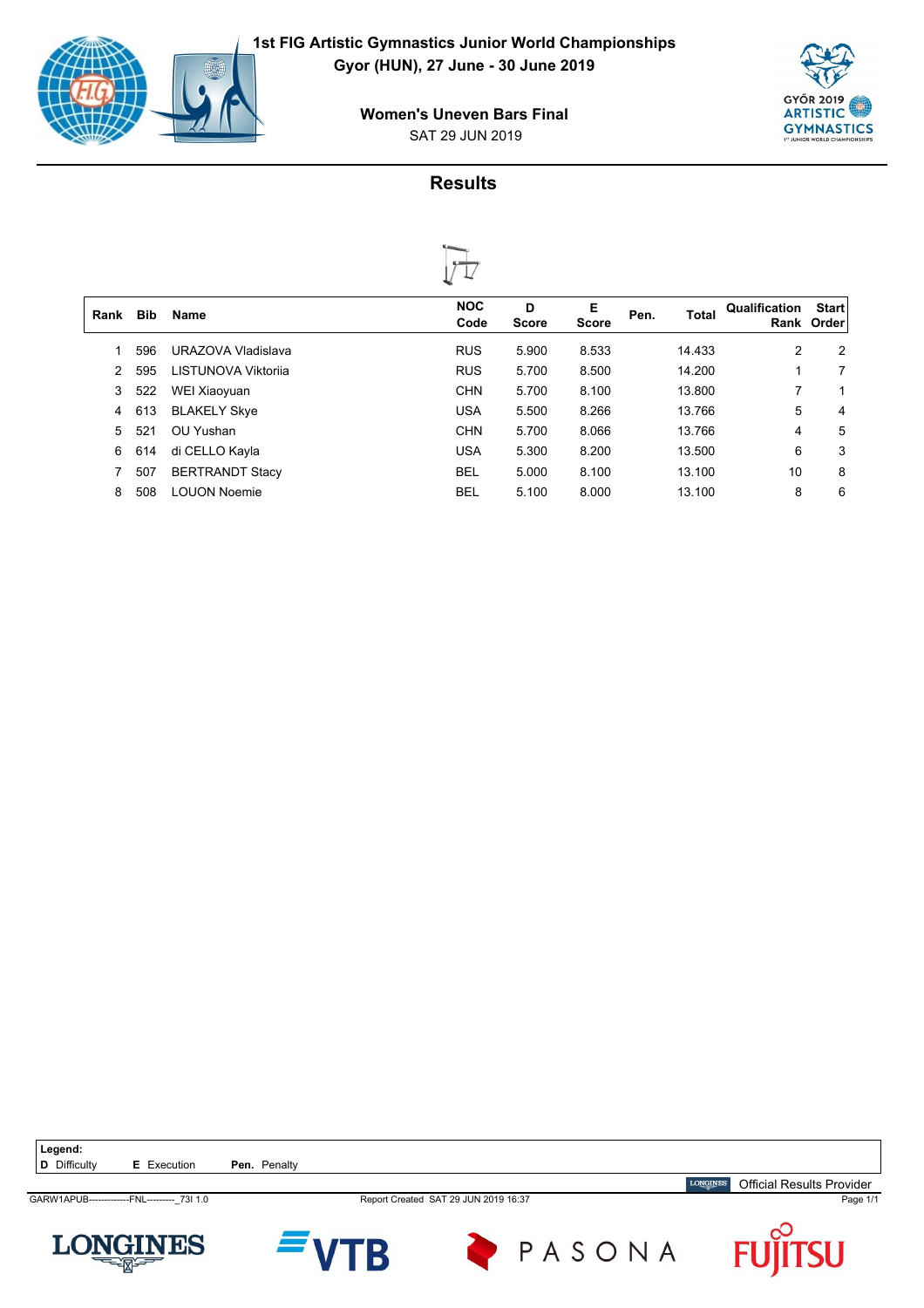

SUN 30 JUN 2019 **Women's Balance Beam Final**





|      |            |                           | $\tilde{\phantom{a}}$ |                   |                   |      |        |                |                            |
|------|------------|---------------------------|-----------------------|-------------------|-------------------|------|--------|----------------|----------------------------|
| Rank | <b>Bib</b> | <b>Name</b>               | <b>NOC</b><br>Code    | D<br><b>Score</b> | Е<br><b>Score</b> | Pen. | Total  | Qualification  | <b>Start</b><br>Rank Order |
|      | 594        | <b>GERASIMOVA Elena</b>   | <b>RUS</b>            | 5.900             | 8.300             |      | 14.200 | 3              | 4                          |
| 2    | 522        | WEI Xiaoyuan              | <b>CHN</b>            | 5.400             | 8.333             |      | 13.733 | $\overline{2}$ | 2                          |
| 3    | 614        | di CELLO Kayla            | <b>USA</b>            | 5.700             | 8.033             |      | 13.733 | 5              | 1                          |
| 4    | 596        | <b>URAZOVA Vladislava</b> | <b>RUS</b>            | 5.700             | 7.966             |      | 13.666 | 8              | 5                          |
| 5    | 592        | STANCIULESCU Ioana        | <b>ROU</b>            | 5.400             | 7.966             |      | 13.366 | 4              | 7                          |
| 6    | 543        | <b>GADIROVA Jennifer</b>  | <b>GBR</b>            | 5.000             | 8.133             |      | 13.133 | 7              | 6                          |
|      | 515        | SOARES Julia              | <b>BRA</b>            | 5.000             | 7.366             |      | 12.366 | 6              | 8                          |
| 8    | 521        | OU Yushan                 | <b>CHN</b>            | 5.700             | 6.300             |      | 12.000 | 4              | 3                          |
|      |            |                           |                       |                   |                   |      |        |                |                            |